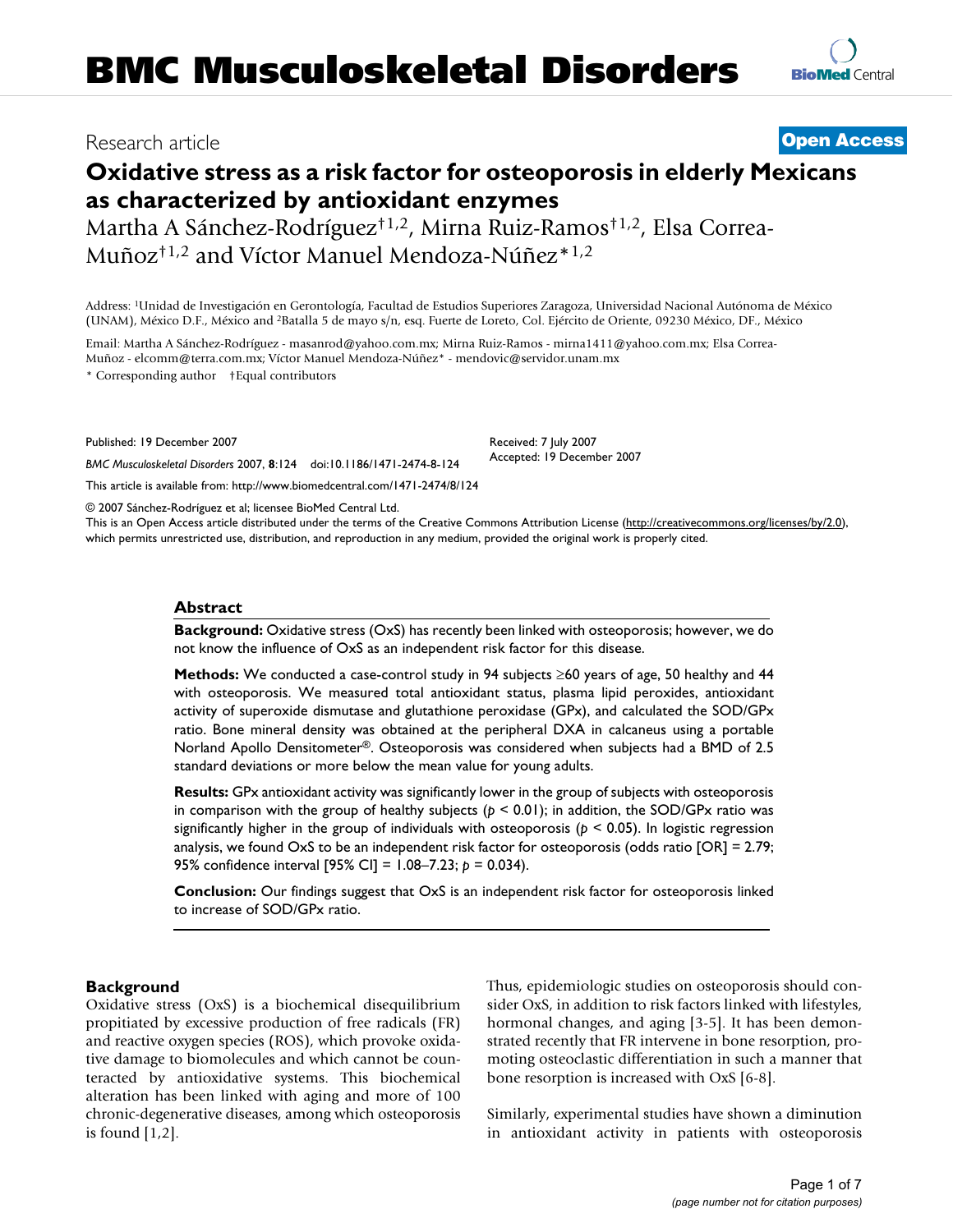[9,10]. In this regard, Arjmandi et al. (2002) demonstrated that administration of vitamin E has a beneficial effect on bone quality in old rats [11]; nevertheless, the association between OxS and bone mineral density (BMD) in humans has scarcely been approached.

In an exploratory study, our investigation group found a negative correlation between BMD and total antioxidant status (TAS) linked with serum levels low in glutathione peroxidase (GPx) [12,13]; notwithstanding this, the influence of OxS as an independent risk factor is unknown, considering the contribution of the additional risk factors linked with lifestyles, age, and sex. Therefore, the objective of this study was to determine the relationship of OxS as an independent risk factor for osteoporosis in a population of elderly adults.

# **Methods**

# *Study subjects*

We carried out a case-control study in a convenience sample of 94 subjects  $\geq 60$  years of age, 50 healthy, 20 men and 30 women (mean age  $67.9 \pm 6.5$  years) and 44 with osteoporosis, 19 men and 25 women (mean age 69.7  $\pm$ 7.3 years). The subjects were community-dwelling Mestizo Mexican elderly living in Mexico City for 10 years or more. Informative brochures were distributed in the community specifying the objectives of the study and admission criteria.

All the women had intact uterus and the mean age in which their menopause began is the same between the two study groups. None of the subjects studied had been taking antioxidant supplementation (vitamins or minerals), hormone replacement therapy or antiosteoporotic medication for at least 6 months prior to the study, none had acute or chronic diseases, or was receiving prescription medications.

Both groups were well-nourished, Mini Nutritional Assessment (MNA) score was > 23.5, and caloric intake was between 2,000 and 2500 kcal per day, and the alimentation had the nutrients requirements (protein, fat, carbohydrate, vitamins and minerals) between Recommended Dietary Allowance (RDA) measured by 24-h dietary recalls and serum albumin  $>$  35 g/L [14,15].

The subjects agreed to participate in the study after giving their informed consent. The Ethics Committee of the Universidad Nacional Autónoma de México (UNAM) Zaragoza Campus approved the research protocol for this study.

# *Measurements*

The following anthropometric measurements were obtained: weight, height, body mass index (BMI). It was considered as overweight when BMI  $\geq$  27 [16].

Weight was measured while the subject was wearing underwear and a clinical smock and in a fasted state (after evacuation). A Torino® scale (Tecno Lógica, Mexicana, México, TLM®) was used, calibrated before each weight measurement. Height was obtained with an aluminum cursor stadiometer graduated in millimeters. The subject was barefoot, back, and head in contact with the stadiometer in Frankfurt horizontal plane. BMI was calculated by dividing weight (in kilograms) by height (in square meters).

Bone mineral density (BMD) was obtained at the peripheral DXA in calcaneus using a portable Norland Apollo Densitometer®. Osteoporosis was considered when subjects had a BMD of 2.5 standard deviations (SD) or more below the mean value for young adults (T score,  $\geq 2.5$ ) [17].

Blood samples were collected after a 12-h fasting period by venopuncture and placed in vacutainer/siliconized test tubes containing a separating gel and no additives, and heparin as anticoagulant agent (Becton-Dickinson, Mexico City, Mexico). Blood samples containing heparin were analyzed using a hemoglobin test protocol (including hemoglobin, hematocrit, and leukocyte counts). The following serum quantifications were conducted: glucose; urea; creatinine; urate; albumin; cholesterol; triglycerides, and cholesterol high-density lipoproteins (HDL). These tests were used as screening measurements for diagnosis of clinically healthy subjects.

Hemoglobin levels were measured by cyanomethahemoglobin reaction procedure (cut-off points: in males, 12.17–17.26 g/dL, and in females, 11.48–16.25 g/dL). Hematocrit levels were assessed by microhematocrit procedure (cut-off points: males, 38–52%, females, 36–51%). Leukocyte count was done using Newbauer Chamber procedure (cut-off points: 3,500–10, 650/  $mm<sup>3</sup>$ ).

All spectrophotometric tests were determined using an UV-visible spectrophotometer (Shimadzu, Columbia, MD, USA). Specifically, glucose levels were measured with glucose oxidase method (cut-off points: 63–120 mg/dL), urea levels were measured with Berthelot urease method (cut-off points: 9.5–47.0 mg/dL), creatinine levels by Jaffe method without deproteinization (cut-off points: males, 0.3–1.5 mg/dL, females, 0.3–1.3 mg/dL), and urate levels by uricase colorimetric method (cut-off points: males, 2.9–8.88 mg/dL, females, 2.5–8.7 mg/dL). Albumin levels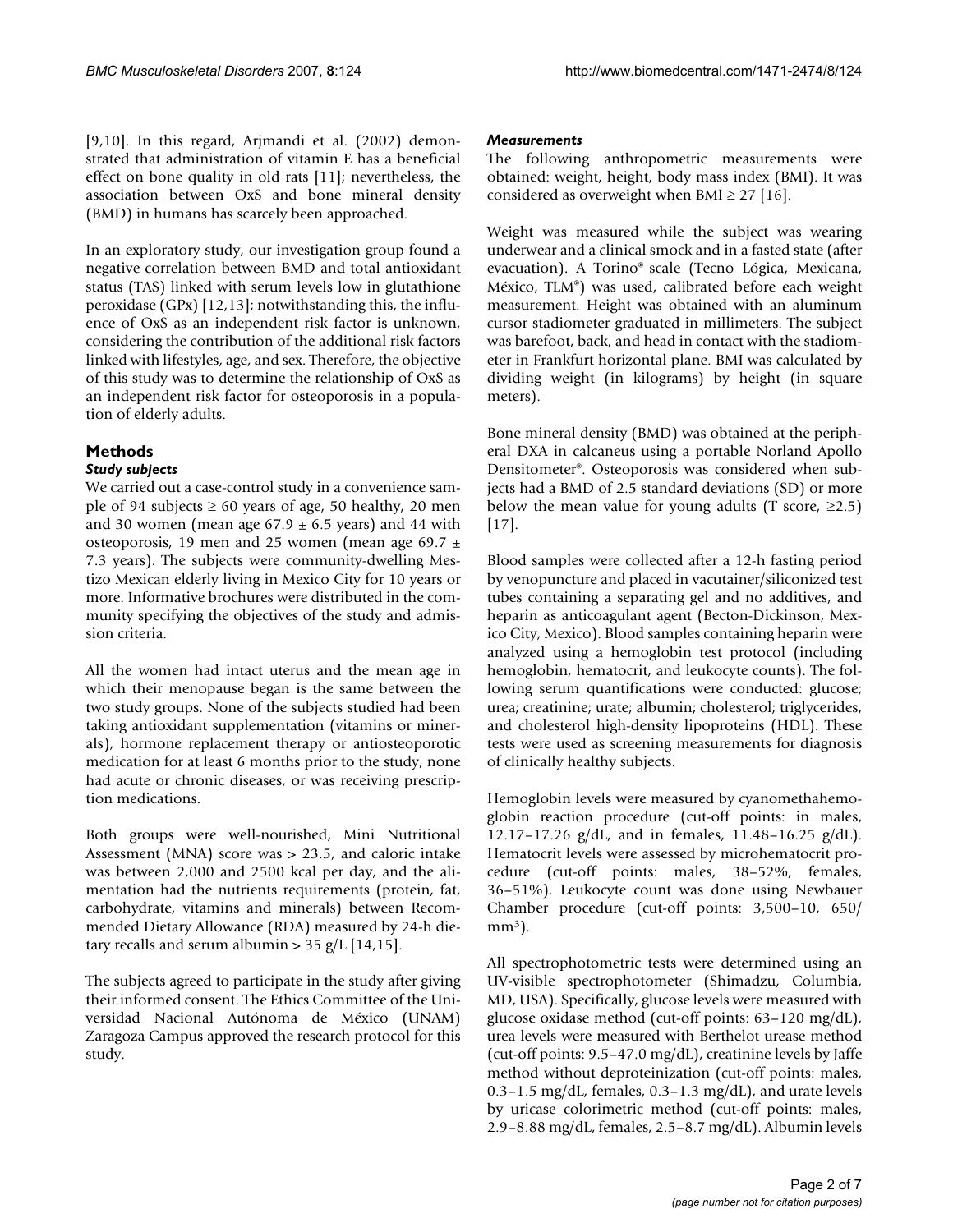were measured by bromocresol green technique  $(3.23-4.03 \text{ g/dL}).$ 

Cholesterol was analyzed using CHOD-PAP technique (cut-off points: 168–200 mg/dL) and triglycerides by GPO-Trinder technique (cut-off points: 89–190 mg/dL), whereas HDL were assessed employing the same technique for cholesterol after precipitation of low and verylow lipoproteins using a phosphotungstic acid/magnesium chloride solution (cut-off points: 42–77 mg/dL).

All reagents employed in biochemical tests were obtained from Randox Laboratories, Ltd. (Crumlin, Co, Antrim, UK); cut-off points for reference values for Mexican elderly persons were determined at the Gerontologic Clinical Research Laboratory of the Universidad Nacional Autónoma de México (UNAM) Zaragoza Campus in Mexico City [18].

Blood samples containing heparin were subjected to plasma total antioxidant status (TAS), activity of red blood cell (RBC) superoxide dismutase (SOD) and glutathione peroxidase (GPx), and plasma TBARS assay. Artefactual formation of TBARS in the samples was prevented by adding 10 μL of 2-mM butylated hydroxytoluene (BHT) in ethanol at 95% immediately after centrifugation.

Total antioxidant status was carried out using ABTS+ (2,2' azidodiethylbenzothiazolin sulphanate) radical formation kinetics (Randox Laboratories, Ltd). The presence of antioxidants in plasma suppressed the bluish-green staining of the ABTS+ cation, which was proportional to the antioxidant concentration level. Kinetics is measured at 600 nm.

The method employs xanthine and xanthine oxidase (XOD) to generate superoxide radicals, which react with 2-(4-iodophenyl)-3-(4-nitrophenol)-5-phenyltetrazo-

lium chloride (INT) to form a red formazan dye. SOD activity was measured by degree of inhibition of the reaction (Randox Laboratories, Ltd). Kinetics was measured at 505 nm.

GPx catalyses oxidation of glutathione (GSH) by cumene hydroperoxide, in the presence of glutathione reductase (GR) and NADPH; oxidized glutathione (GSSG) is immediately converted into the reduced form with concomitant oxidation of NADPH to NADP+. Decrease in absorbance at 340 nm is measured (Randox Laboratories, Ltd).

We used thiobarbituric acid reacting substances (TBARS) assay. It was performed as described by Jentzsch et al. (1996) [19]. In the TBARS assay, one molecule of malondialdehyde (MDA) reacts with two molecules of thiobarbituric acid (TBA) with production of a pink pigment with absorption at 535 nm. Amplification of peroxidation during the assay is prevented by the addition of the chainbreaking antioxidant BHT. Plasma (400 μL) or MDA standard (0.2–4 μmol/L) prepared by hydrolysis of 1,1,3,3-tetramethoxypropane (TMP) (Sigma Chemical Co, St. Louis, MO, USA) was mixed with 400 μL orthophosphoric acid (0.2 mol/L) (Sigma Chemical Co.) and 50 μL BHT (2 mmol/L) (Sigma Chemical Co.) in  $12 \times 75$ mm tubes. Then we added 50 μL TBA reagent (0.11 mol/ L in 0.1 mol/L NaOH) (Fluka Chem., Buchs, Switzerland) and mixed the contents; subsequently, the contents were incubated at 90°C for 45 min in a water bath. The tubes were put on ice to stop the reaction. TBARS were extracted once with 1000 μL n-butanol (Sigma Chemical Co.). The upper butanol phase was read at 535 nm and 572 nm to correct for baseline absorption in UV-visible spectrophotometer (Shimadzu, Columbia, MD, USA). MDA equivalents (TBARS) were calculated using the difference in absorption at two wavelengths and quantification was done with calibration curve.

The intra- and inter-assay variation coefficients were less 5% in all the determinations.

The within-run precision for the markers were as follows: LPO by TBARS assay 4.6%; erythrocyte SOD 3.8%; GPx and TAS with Randox Laboratories 6% and 4.3%, respectively. We calculated SOD/GPx ratio.

Alternative cut-off values for each parameter were defined on the basis of the 90<sup>th</sup> percentile of young healthy subjects. A stress score [SS] ranging from 1 to 6 was used, representing the severity of biomarkers modifications; a score 1 was given to each value higher or lower than the cut-off. We categorize subjects as follows according to their scale in SS: with OxS if SS was > 3, and without OxS if SS was 0–3 [20,21].

Risk factors were measured: sex (female), age  $(\geq 70 \text{ years})$ , oxidative stress  $(SS > 3)$ , cigarette smoking ( $\geq 1$  year in the present), alcohol intake ( $\geq$  2 cups/day) and overweight  $(BMI \geq 27)$ .

# *Statistical analysis*

Data were processed by use of standard statistical software SPSS 10.0 (SPSS Inc. Chicago, IL, USA). Descriptive statistics are means  $\pm$  standard deviations (SD). Results were analyzed using the Student's *t*-test and linear correlation analyses. Also were performed odds ratio (OR) of logistic regression analysis with 95% confidence interval (CI) and pseudo R-square (R2) [22]. A *p*-value < 0.05 was considered significant.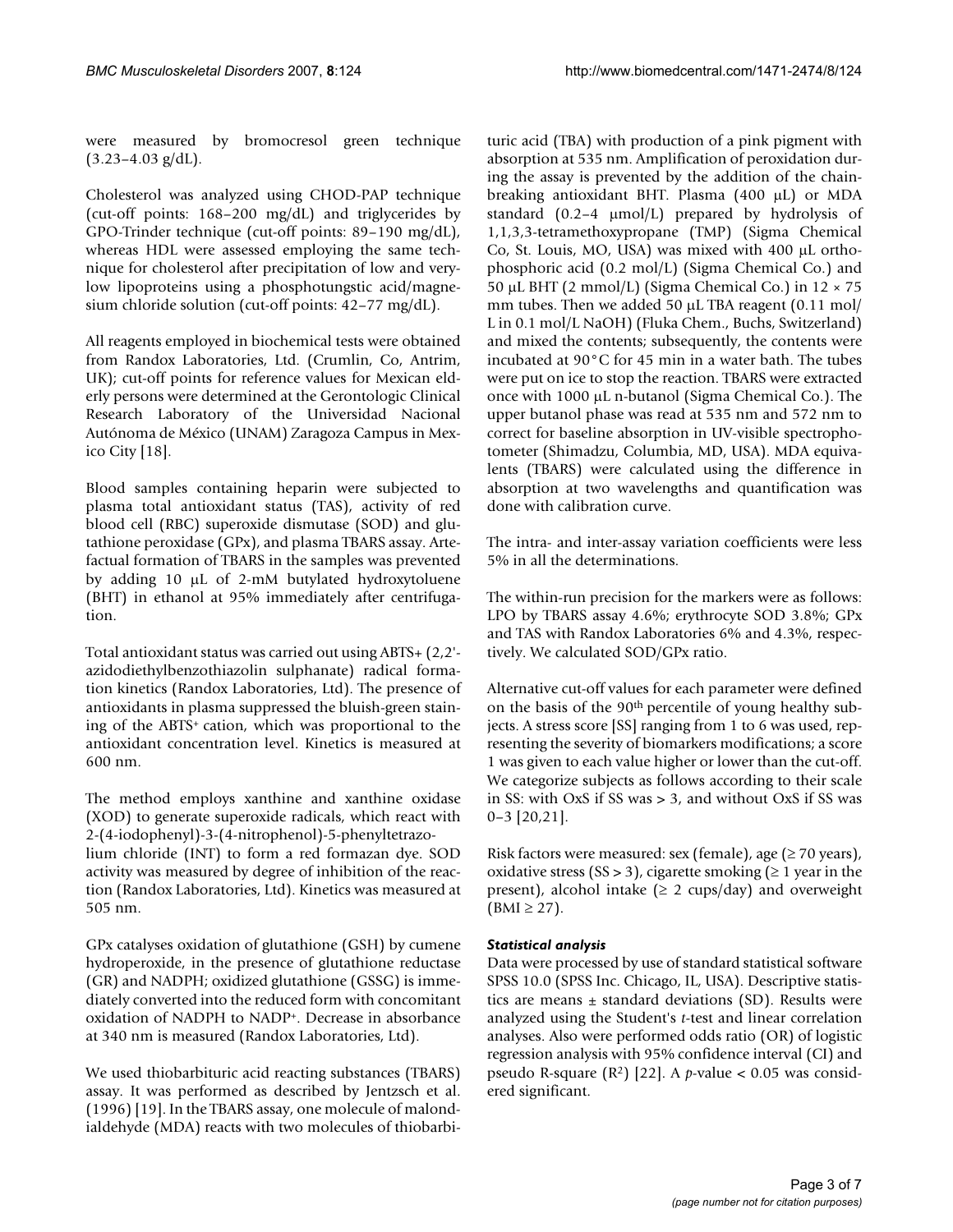#### **Results**

Average age, body mass index (BMI), and biochemical and hematologic parameters did not show statistically significant differences between the group of healthy subjects and that of those with osteoporosis (Table 1). Concerning OxS biological markers, we found that LPO did not show differences statistically significant (healthy,  $0.258 \pm 0.09$ vs. osteoporosis, 0.296 ± 0.14 μmol/L; *p* > 0.05). However, GPx antioxidant activity was significantly lower in the group with osteoporosis in comparison with the healthy group of subjects (healthy,  $7,039 \pm 2,724$  vs. osteoporosis, 5,399 ± 2,359 U/L; *p* < 0.01). Additionally, the SOD/GPx ratio was significantly higher in the group with osteoporosis (healthy,  $0.028 \pm 0.01$  vs. osteoporosis,  $0.036 \pm 0.01$ ;  $p < 0.05$ ), the remainder of the parameters not showing significant changes (Table 2).

Similarly, we observed a positive correlation between BMD with GPx antioxidant activity  $(r = 0.31; p < 0.01)$ , TAS ( $r = 0.20$ ;  $p < 0.05$ ) and BMI ( $r = 0.19$ ;  $p < 0.05$ ), and a negative correlation with the  $SOD/GPx$  ratio ( $r = -0.30$ ;  $p < 0.01$ ). At the same time, there is a negative correlation between GPx and LPO ( $r = -0.22$ ;  $p < 0.05$ ) (Table 3).

Regard risk factors, we found a higher percentage of osteoporosis in women, smokers and elderly with OxS, and lower in overweight individuals (Table 4).

In agreement with the previously mentioned observations, we found an OxS frequency of 68% in the group of subjects with osteoporosis in contrast with 38% in healthy-subject group. In logistic regression analysis, we found that OxS is an independent risk factor to osteoporosis (OR = 2.79; 95% CI = 1.08–7.23; *p* = 0.034), while we

**Table 1: Age, body mass index, and biochemical characteristics**

|                                            | <b>Healthy</b><br>$(n = 50)$ | <b>Osteoporosis</b><br>$(n = 44)$ |
|--------------------------------------------|------------------------------|-----------------------------------|
| Age (years)                                | $67.9 + 6.5$                 | $69.7 + 7.3$                      |
| Body Mass Index (BMI) (kg/m <sup>2</sup> ) | $29.30 \pm 3.9$              | $27.85 \pm 4.7$                   |
| Glucose (mg/dL)                            | $103 \pm 13.8$               | $94 \pm 13.2$                     |
| Urea (mg/dL)                               | $29 \pm 3.9$                 | $28 \pm 4.7$                      |
| Creatinine (mg/dL)                         | $0.82 \pm 0.26$              | $0.89 \pm 0.48$                   |
| Urate (mg/dL)                              | $5.0 \pm 1.6$                | $4.6 \pm 1.4$                     |
| Cholesterol (mg/dL)                        | $222 \pm 43$                 | $218 \pm 53$                      |
| Triglycerides (mg/dL)                      | $203 \pm 102$                | $180 \pm 72$                      |
| HDL (mg/dL)                                | $47 \pm 10.5$                | $50 \pm 14.7$                     |
| Albumin (g/dL)                             | $4.3 \pm 0.5$                | $4.2 \pm 0.5$                     |
| Hemoglobin (g/dL)                          |                              |                                   |
| Female                                     | $14.8 \pm 1.0$               | $14.1 \pm 1.1$                    |
| Male                                       | $15.7 \pm 1.5$               | $15.8 \pm 1.7$                    |
| Hematocrit (%)                             |                              |                                   |
| Female                                     | $46 \pm 2.9$                 | $44 \pm 3.6$                      |
| Male                                       | $49 \pm 4.2$                 | $48 \pm 5.0$                      |
| Total leukocytes/mm <sup>3</sup>           | $6359 \pm 1456$              | $6459 \pm 2273$                   |

Mean value  $\pm$  SD (standard deviation), t-test  $p > 0.05$ .

**Table 2: Oxidative stress markers in healthy and osteoporosis subjects**

|                                                                      | <b>Healthy</b><br>$(n = 50)$     | <b>Osteoporosis</b><br>$(n = 44)$ |
|----------------------------------------------------------------------|----------------------------------|-----------------------------------|
| Lipoperoxides (LPO) (umol/L)<br>Superoxide dismutase (SOD)<br>(UI/L) | $0.258 \pm 0.09$<br>$167 + 10.7$ | $0.296 + 0.14$<br>$165 + 7.4$     |
| Glutathione peroxidase (GPx)<br>(UI/L)                               | 7039 + 2724                      | $5399 \pm 2359*$                  |
| Total antioxidant status (TAS)<br>(mmol/L)                           | $1.03 + 0.21$                    | $0.96 + 0.18$                     |
| SOD/GPx ratio                                                        | $0.028 + 0.01$                   | $0.036 + 0.011$                   |

Mean values  $\pm$  SD; t-test,  $*_{p}$  < 0.01,  $\dagger_{p}$  < 0.05.

similarly observed that sex (female) and age (≥70 years) are risk factors with OR of 4.47 and 3.45 respectively, besides the overweight (BMI  $\geq$ 27) is a protective factor (OR = 0.36; 95% CI = 0.14–0.93; *p* < 0.05) (Table 5).

#### **Discussion**

Oxidative stress measurement in humans with possibilities of clinical application is at present in a process of transition. Over the past several years, great advances have been made in the simplification of reliable diagnostic tests for evaluating certain OxS biological markers, such as the measurement of LPO, GPx, SOD, catalase (CAT), total antioxidant status (TAS), DNA damage, antioxidant vitamins (A, C, and E), and minerals (zinc, selenium), among others [23-25]. Nonetheless, integral clinical interpretation has been not been considered concerning the parameters' abnormal values, taking into consideration that OxS is a dynamic and complex process.

In this respect, our investigative group has developed a construct for a more integral measurement of OxS, taking the different components into consideration [19,20]. According to this construct, in our study we found OxS frequency to be nearly double in the group of subjects with osteoporosis compared with that of the healthy-subject group (osteoporosis, 68% vs. healthy, 38%; *p* < 0.05), this congruent with scientific evidence associating OxS with the etiology and physiopathology of osteoporosis [2,6,7,9].

Regarding OxS biochemical markers, it has been demonstrated that subjects with osteoporosis exhibit significantly higher LPO [2,6,26]. However, it has also been reported that there are no significant differences in the serum levels of subjects with and without osteoporosis in terms of this biological marker [9]. In our study, we did not find significatives differences between LPO levels in the group of subjects with osteoporosis compared with the healthy-subject group. Inconsistencies in the relationship between LPO and BMD could be due to the biologi-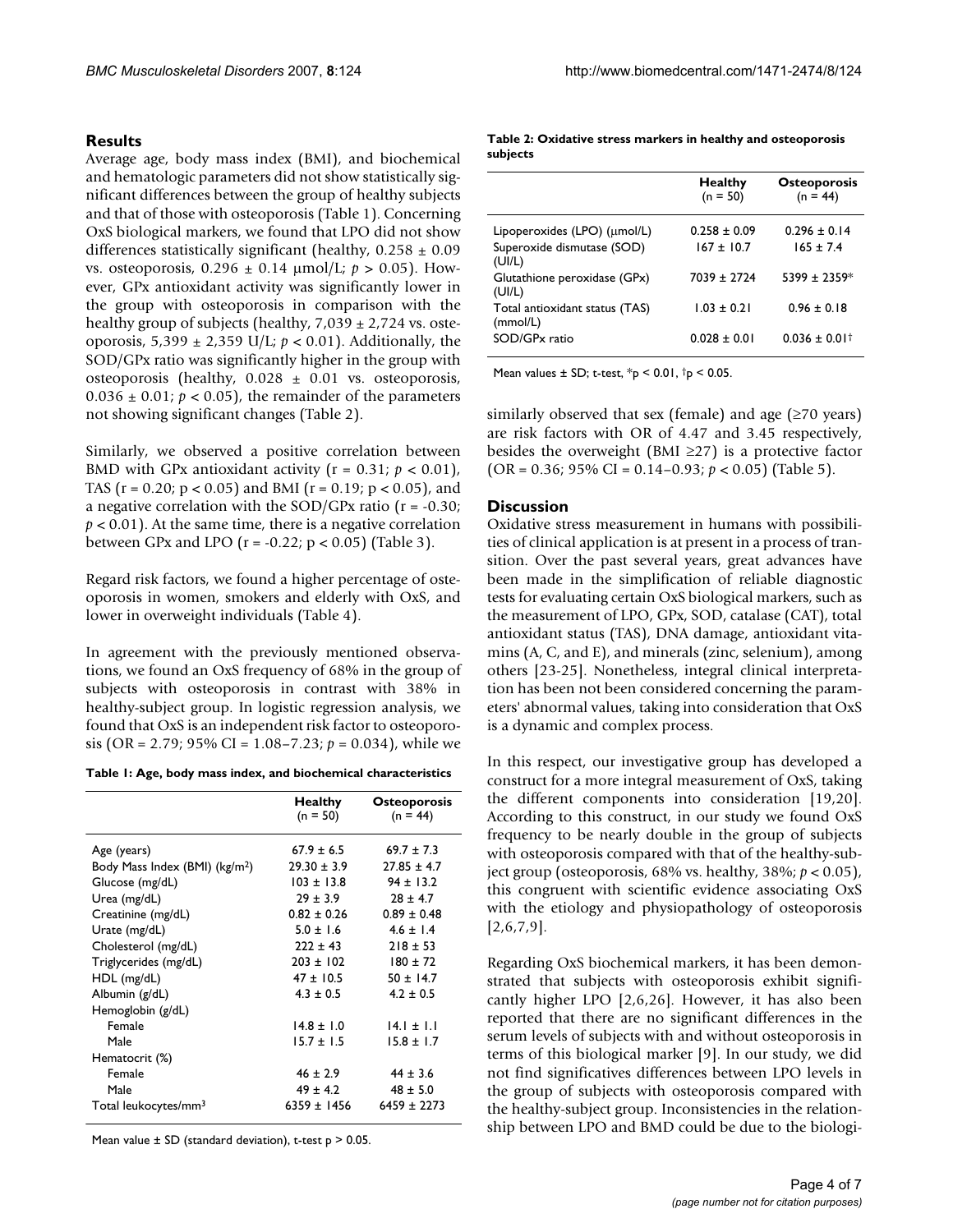|                 |                | <b>T SCORE</b> | <b>LPO</b> | SOD      | <b>GPX</b> | <b>TAS</b> | Age      | <b>BMI</b> | SOD/GPx  |
|-----------------|----------------|----------------|------------|----------|------------|------------|----------|------------|----------|
| r value         | <b>T SCORE</b> | 1.000          | $-0.090$   | $-0.009$ | 0.316      | 0.198      | $-0.111$ | 0.191      | $-0.309$ |
|                 | <b>LPO</b>     |                | 1.000      | $-0.106$ | $-0.219$   | $-0.060$   | $-0.068$ | 0.138      | 0.099    |
|                 | SOD            |                |            | 1.000    | 0.006      | 0.136      | $-0.021$ | $-0.081$   | 0.061    |
|                 | <b>GPX</b>     |                |            |          | 000.1      | 0.205      | 0.012    | 0.126      | $-0.885$ |
|                 | <b>TAS</b>     |                |            |          |            | 1.000      | 0.078    | 0.059      | $-0.161$ |
|                 | Age            |                |            |          |            |            | 1.000    | 0.077      | $-0.044$ |
|                 | BMI            |                |            |          |            |            |          | 1.000      | $-0.241$ |
|                 | SOD/GPx        |                |            |          |            |            |          |            | 1.000    |
| Sig. (1-tailed) | <b>TSCORE</b>  |                | 0.215      | 0.467    | 0.002      | 0.039      | 0.163    | 0.045      | 0.003    |
|                 | <b>LPO</b>     |                |            | 0.175    | 0.025      | 0.300      | 0.276    | 0.111      | 0.191    |
|                 | SOD            |                |            |          | 0.478      | 0.115      | 0.425    | 0.236      | 0.295    |
|                 | <b>GPX</b>     |                |            |          |            | 0.034      | 0.457    | 0.133      | < 0.0001 |
|                 | <b>TAS</b>     |                |            |          |            |            | 0.245    | 0.300      | 0.077    |
|                 | Age            |                |            |          |            |            |          | 0.250      | 0.351    |
|                 | BMI            |                |            |          |            |            |          |            | 0.016    |

**Table 3: Correlation between age, BMI, oxidative stress markers and BMD**

Linear correlation analyses.

cal marker applied. In these circumstances, we must consider that F2-isoprostanes is a better marker than TBARS, which was applied in our study [2].

Oxidative stress is a dynamic process, and to those subjects having high LPO does not necessarily mean that these have OxS and vice versa. This because high LPO can be compensated for by the antioxidant activity of SOD, GPx, and CAT enzymes, as well as by antioxidant vitamins, among other elements involved in OxS; similarly, if

|       | Table 4: Frequency of risk factors to osteoporosis by study |
|-------|-------------------------------------------------------------|
| group |                                                             |

| Variable                     | Osteoporosis<br>$(n = 44)$ | <b>Normal</b> ( $n = 50$ ) |  |
|------------------------------|----------------------------|----------------------------|--|
| Gender                       |                            |                            |  |
| Female                       | 36 (82%)                   | 34 (68%)                   |  |
| Male                         | 8(18%)                     | 16 (32%)                   |  |
| Age                          |                            |                            |  |
| $60 - 69$ years              | 21 (48%)                   | 31 (62%)                   |  |
| $\geq 70$ years              | 23 (52%)                   | 19 (38%)                   |  |
| Smoke                        |                            |                            |  |
| Positive                     | 6(14%)                     | 3(6%)                      |  |
| Negative                     | 38(86%)                    | 47(94%)                    |  |
| Alcohol ingestion            |                            |                            |  |
| Positive( $\geq 2$ cups/day) | 17 (38%)                   | 13 (26%)                   |  |
| Negative                     | 27 (62%)                   | 37 (74%)                   |  |
| Weight                       |                            |                            |  |
| Overweight (BMI $\geq$ 27)   | 23 (52%)                   | 34 (68%)                   |  |
| Normal weight                | 21 (48%)                   | 16 (32%)                   |  |
| Oxidative stress             |                            |                            |  |
| Positive                     | 30 (68%)*                  | 19 (38%)                   |  |
| Negative                     | 14 (32%)                   | 31(62%)                    |  |

 $*_{χ²}$  test, p < 0.01.

low LPO coexist with very low antioxidant activity, the subject could have OxS [27-29]. Although

On the other hand, in this work we found that GPx antioxidant activity was significantly lower in the group with osteoporosis in comparison with the healthy group, in addition to a positive correlation between GPx and BMD  $(r = 0.31; p < 0.001)$ , which is consistent with that reported by other authors [6,9,26]. Nevertheless, we found no statistically significant differences in SOD antioxidant activity between the groups with and without osteoporosis, this contrary to that reported by other authors [6,9], probably due to the previously mentioned fact that OxS is a dynamic and complex process.

A relevant finding in our study comprised the significantly higher value of the SOD/GPx ratio in the group of subjects with osteoporosis. In this respect, the imbalance propitiated by greater SOD activity with respect to GPx favors the increase in  $H_2O_2$  levels, and consequently greater OxS [30,31]. Concerning this, it has been demonstrated that high  $H_2O_2$  levels favor the differentiation of osteoblastic

#### **Table 5: Risk factors to osteoporosis**

|                                     | OR   | CI             | P value |
|-------------------------------------|------|----------------|---------|
| Sex (female)                        | 4.47 | $1.25 - 16.02$ | 0.022   |
| Age ( $\geq$ 70 years)              | 3.45 | $1.21 - 9.81$  | 0.020   |
| Oxidative stress                    | 2.79 | $1.08 - 7.23$  | 0.034   |
| Cigarette smoking                   | 3.18 | $0.62 - 16.29$ | 0.165   |
| Alcohol intake ( $\geq$ 2 cups/day) | 2.16 | $0.77 - 6.00$  | 0.140   |
| Overweight (BMI $\geq$ 27)          | 0.36 | $0.14 - 0.93$  | 0.035   |
|                                     |      |                |         |

Logistic regression,  $R^2$  = 0.255,  $p$  < 0.01; OR = odds ratio; CI = confidence interval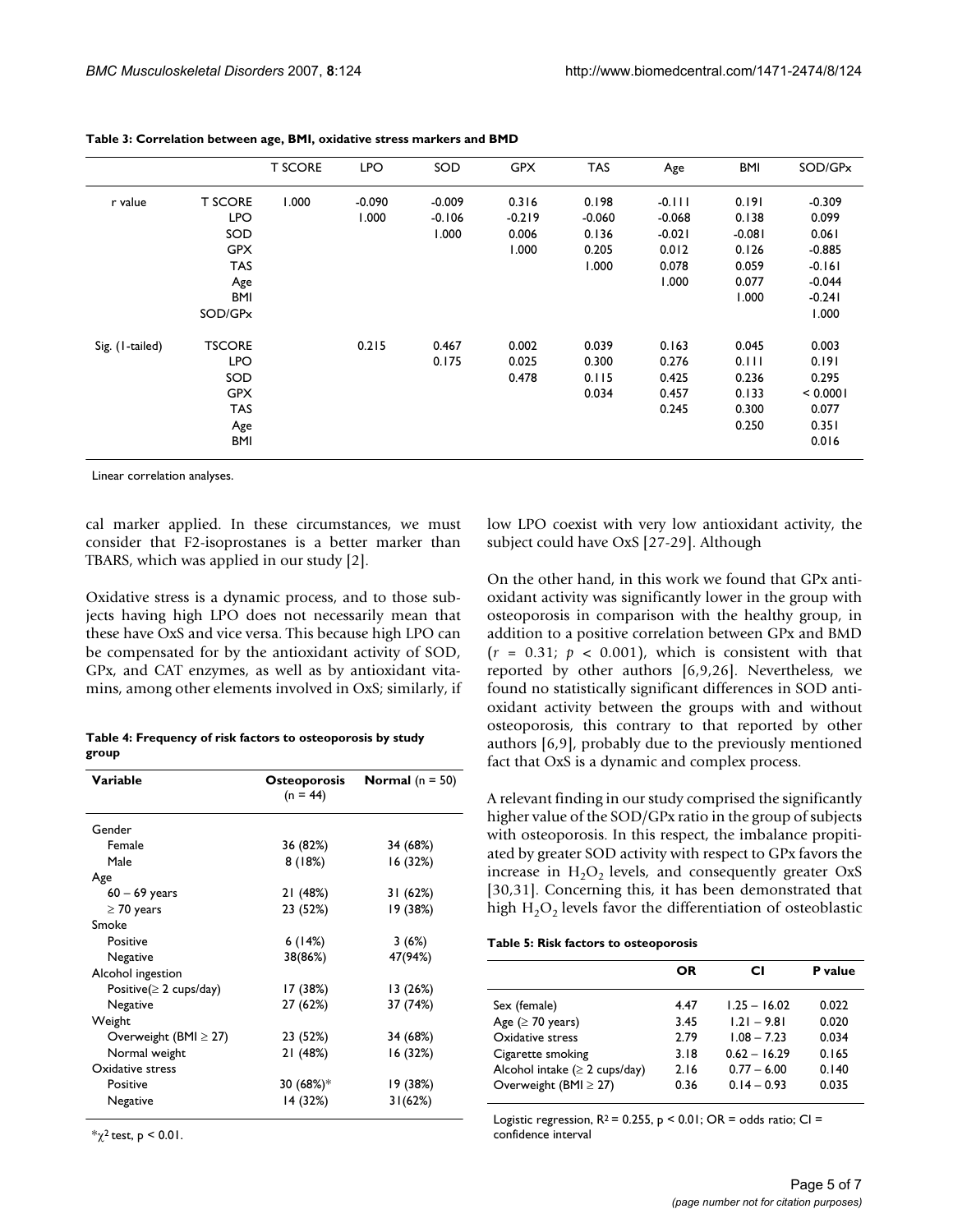cells to osteoclasts and inhibit the differentiation of osteoblastic cells to osteoblasts, thus propitiating an accentuated diminution of BMD [6-8]. Although, we did not measure in this study the bone resorption or bone formation, our findings can be explained though this mechanism.

With respect to risk factors for osteoporosis, some authors have reported that age  $(\geq 70 \text{ years})$ , sex (female), low weight ( $BMI \leq 17$ ), abundant intake of alcoholic beverages (≥2 drinks per day), smoking, drug intake (glucocorticoid therapy, aromatase inhibitors, androgen deprivation therapy), and a sedentary lifestyle, among others, are associated with an increase in the incidence of this disease [32- 35]. In this regard, in our study we found that sex (female) and age (≥70 years) are significant risk factors for osteoporosis, in agreement with what has been reported by other authors [34,36]. In this regard, it has been pointed out that premenopausal hormonal decline increases osteoporosis incidence in women, and that aging propitiates bone fragility [37].

On the other hand, overweight (body mass index [BMI]  $\geq$ 27) has been reported as a protective factor for osteoporosis [38], which was observed in our study; in this respect, an increase in the amount of biologically available estrogens has been observed, this due to the conversion of androstenedione into estrone in adipose cells, and a decrease in the concentration of sex hormone-binding globulins [39]. Likewise, a positive relationship has also been found between leptin and bone-specific alkaline phosphatase in elderly women and men, suggesting that BMI-linked leptin levels exert an influence on osteoblast activity in both sexes [40], although no relationship has been reported between leptin levels and bone mass [41,42]; thus, the role of leptin on BMD is not clear.

There must be considered as limitations of the study that BMD was not measured with gold standard" (DXA measurements of the spine or proximal femur), it was used instead peripheral-calcaneus DXA; nevertheless, several studies have shown that this method has a 90% sensitivity and 90% specificity for osteoporosis at the hip or spine [17,43]. Besides, this study is a cross-sectional and the sample is not representative; therefore it is necessary to carry out prospective studies with representatives samples to confirm our findings.

# **Conclusion**

The most relevant finding of the present study comprised having found evidence through multivariate analysis that OxS is an independent risk factor for osteoporosis, supporting the hypothesis that links OxS with the etiology and physiopathology of this disease. Therefore, the development of controlled clinical assays could be justified for evaluating the usefulness of diets and/or antioxidant supplements in complementary or preventive management of osteoporosis.

# **Competing interests**

The author(s) declare that they have no competing interests.

# **Authors' contributions**

MASR participated in the design of the study and biochemical analysis, MRR participated in the design of the study and biochemical analysis. ECM recruited participants, participated in the subject interviews, coded transcripts, and anthropometric measures. VMM conceived and designed the study, drafted the manuscript. All authors read and approved the final manuscript.

# **Acknowledgements**

This study was carried out with funds from Grant Consejo Nacional de Ciencia y Tecnología (CONACYT 52790).

# **References**

- 1. Harman D: **[Free radical theory of aging.](http://www.ncbi.nlm.nih.gov/entrez/query.fcgi?cmd=Retrieve&db=PubMed&dopt=Abstract&list_uids=1383768)** *Mutat Res* 1992, **275:**257-266.
- 2. Basu S, Michaëlsson K, Olofsson H, Johansson S, Melhus H: **[Associa](http://www.ncbi.nlm.nih.gov/entrez/query.fcgi?cmd=Retrieve&db=PubMed&dopt=Abstract&list_uids=11594785)[tion between oxidative stress and bone mineral density.](http://www.ncbi.nlm.nih.gov/entrez/query.fcgi?cmd=Retrieve&db=PubMed&dopt=Abstract&list_uids=11594785)** *Biochem Biophys Res Commun* 2001, **288:**275-279.
- 3. Consensus Development Conference: **[Prophylaxis and treat](http://www.ncbi.nlm.nih.gov/entrez/query.fcgi?cmd=Retrieve&db=PubMed&dopt=Abstract&list_uids=1986575)[ment of osteoporosis.](http://www.ncbi.nlm.nih.gov/entrez/query.fcgi?cmd=Retrieve&db=PubMed&dopt=Abstract&list_uids=1986575)** *Am J Med* 1991, **90:**107-110.
- 4. Kleerekoper M: **The pathophysiology of osteoporosis.** In *Osteoporosis. Diagnostic and therapeutic principles* Edited by: Rosen CJ. New York: Human Press; 1996:65-68.
- 5. Riggs BL, Melton LJ, Melton LJ: **The worldwide problem of osteoporosis: insights afforded by epidemiology.** *Bone* 1995, **17:**S505-511.
- 6. Sontakke AN, Tare RS: **[A duality in the roles of reactive oxygen](http://www.ncbi.nlm.nih.gov/entrez/query.fcgi?cmd=Retrieve&db=PubMed&dopt=Abstract&list_uids=11880125) [species with respect to bone metabolism.](http://www.ncbi.nlm.nih.gov/entrez/query.fcgi?cmd=Retrieve&db=PubMed&dopt=Abstract&list_uids=11880125)** *Clin Chim Acta* 2002, **318:**145-148.
- 7. Mody N, Parhami F, Sarafian TA, Demer LL: **[Oxidative stress mod](http://www.ncbi.nlm.nih.gov/entrez/query.fcgi?cmd=Retrieve&db=PubMed&dopt=Abstract&list_uids=11498284)[ulates osteoblastic differentiation of vascular and bone cells.](http://www.ncbi.nlm.nih.gov/entrez/query.fcgi?cmd=Retrieve&db=PubMed&dopt=Abstract&list_uids=11498284)** *Free Radic Biol Med* 2001, **31:**509-519.
- 8. BAi XC, Lu D, Bai J, Zheng H, Ke ZY, Li XM, Luo SQ: **[Oxidative](http://www.ncbi.nlm.nih.gov/entrez/query.fcgi?cmd=Retrieve&db=PubMed&dopt=Abstract&list_uids=14715266) [stress inhibits osteoblastic differentation of bone cells ERK](http://www.ncbi.nlm.nih.gov/entrez/query.fcgi?cmd=Retrieve&db=PubMed&dopt=Abstract&list_uids=14715266) [and NF-Kappa B.](http://www.ncbi.nlm.nih.gov/entrez/query.fcgi?cmd=Retrieve&db=PubMed&dopt=Abstract&list_uids=14715266)** *Biochem Biophys Res Commun* 2004, **314:**197-207.
- 9. Maggio D, Barabani M, Pierandrei M, Polidori C, Catani M, Mecocci P, Senin U, Pacifici R, Cherubuni A: **Marked decreased in plasma antioxidants in aged ostoporotic woman: results of a crosssectional study.** *J Clin Endocr Metab* 2003, **8:**1523-1527.
- 10. Liu Al, Zhang ZM, Zhu BF, LIao ZH, Liu Z: **[Metallothionein pro](http://www.ncbi.nlm.nih.gov/entrez/query.fcgi?cmd=Retrieve&db=PubMed&dopt=Abstract&list_uids=15566960)[tects bone marrow stromal cells against hydrogen peroxide](http://www.ncbi.nlm.nih.gov/entrez/query.fcgi?cmd=Retrieve&db=PubMed&dopt=Abstract&list_uids=15566960)[induced inhibition of osteoblastic differentiation.](http://www.ncbi.nlm.nih.gov/entrez/query.fcgi?cmd=Retrieve&db=PubMed&dopt=Abstract&list_uids=15566960)** *Cell Biol Int* 2004, **28:**905-911.
- 11. Arjmandi BH, Juma S, Beharka A, Bapna MS, Akhter M, Meydani SN: **[Vitamin E improves bone quality in the aged but no in the](http://www.ncbi.nlm.nih.gov/entrez/query.fcgi?cmd=Retrieve&db=PubMed&dopt=Abstract&list_uids=12231425) [young adult male mice.](http://www.ncbi.nlm.nih.gov/entrez/query.fcgi?cmd=Retrieve&db=PubMed&dopt=Abstract&list_uids=12231425)** *J Nutr Biochem* 2002, **13:**543-549.
- 12. Sánchez-Rodríguez MA, Arellano-Pimentel B, Vargas-Guadarrama LA, Mendoza-Núñez VM: **Relación entre la densidad mineral ósea y los niveles de antioxidantes totales en una población de adultos mayores.** *Arch Geriatr* 2002, **4:**106-108.
- 13. Mendoza-Núñez VM, Sánchez-Rodríguez MA, Correa-Muñoz E, Retana-Ugalde R: **Lipoperoxides, SOD, GPx, and total antioxidant status in Mexican elderly with osteoporosis.** *Free Radic Biol Med* 2004, **37:**S38.
- 14. Barrocas A, Belcher D, Champagne C, Jastram C: **[Nutrition assess](http://www.ncbi.nlm.nih.gov/entrez/query.fcgi?cmd=Retrieve&db=PubMed&dopt=Abstract&list_uids=8556695)[ment practical approaches.](http://www.ncbi.nlm.nih.gov/entrez/query.fcgi?cmd=Retrieve&db=PubMed&dopt=Abstract&list_uids=8556695)** *Clin Geriatr Med* 1995, **11:**675-708.
- 15. Vellas B, Guigoz Y, Baumgartner M, Garry PJ, Lauque S, Albarede JL: **[Relationship between nutritional markers and the Mini-](http://www.ncbi.nlm.nih.gov/entrez/query.fcgi?cmd=Retrieve&db=PubMed&dopt=Abstract&list_uids=11037019)[Nutritional assessment in 155 older persons.](http://www.ncbi.nlm.nih.gov/entrez/query.fcgi?cmd=Retrieve&db=PubMed&dopt=Abstract&list_uids=11037019)** *J Am Geriatr Soc* 2000, **48:**1300-1309.